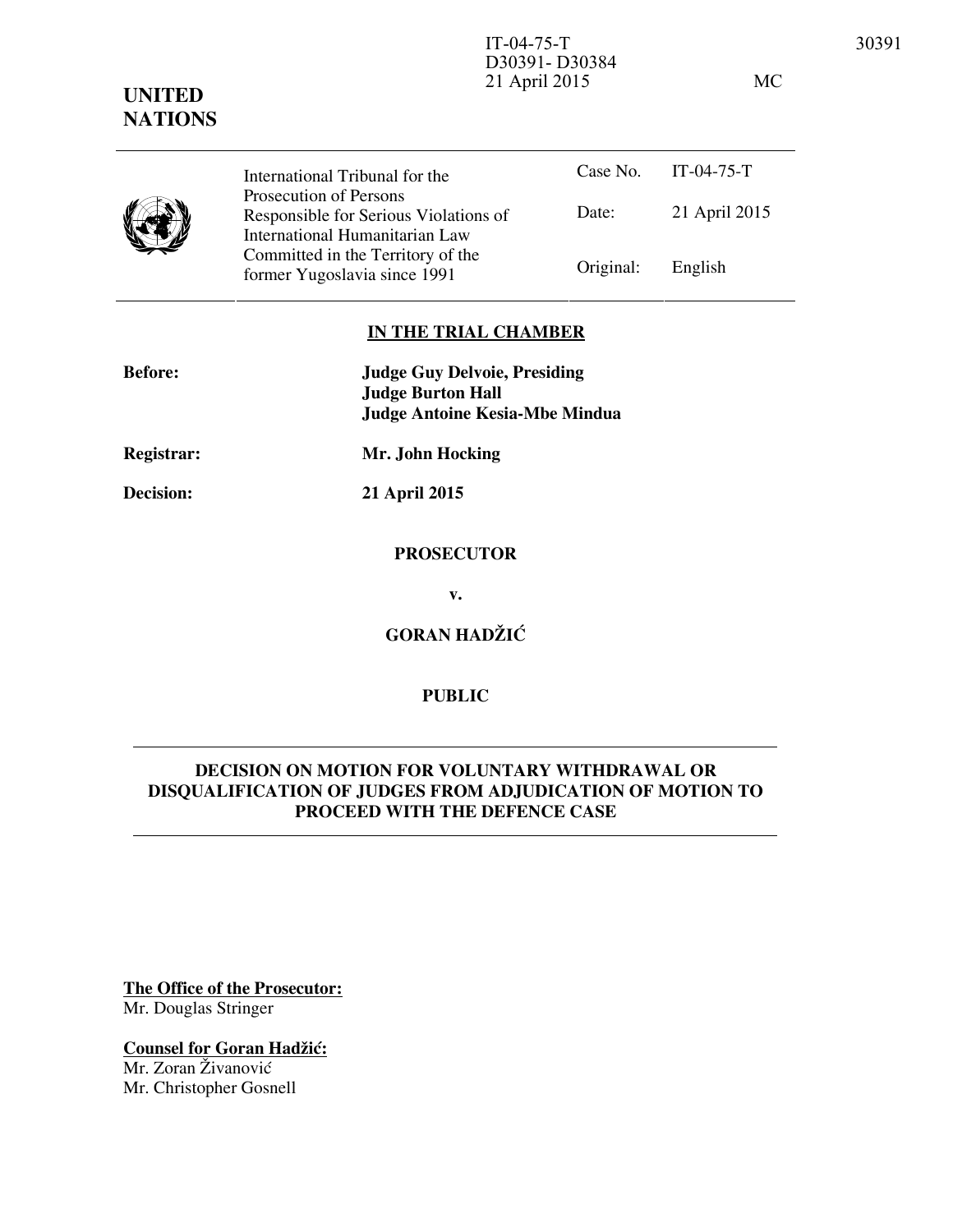1. **THIS TRIAL CHAMBER** of the International Tribunal for the Prosecution of Persons Responsible for Serious Violations of International Humanitarian Law Committed in the Territory of the former Yugoslavia since 1991 ("Tribunal") is seised of the "Motion for Voluntary Withdrawal or Disqualification of Judges from Adjudication of Motion to Proceed with the Defence Case", filed on 24 March 2015 ("Disqualification Motion"). The "Prosecution Response to Motion for Voluntary Withdrawal or Disqualification of Judges from Adjudication of Motion to Proceed with the Defence Case" was filed on 1 April 2015 ("Response"). The Defence filed its "Reply Regarding Motion for Voluntary Withdrawal or Disqualification of Judges from Adjudication of Motion to Proceed with the Defence Case" on 8 April 2015 ("Reply").

#### **A. Background and Submissions**

2. On 2 March 2015, the "Prosecution Motion to Proceed with the Defence Case" ("Motion to Proceed") was filed. The Prosecution "requests that the Trial Chamber order the resumption of the trial in order to complete the Defence case, including, if necessary, conducting trial proceedings when the Accused is unable to attend."<sup>1</sup> The Prosecution asserts that "[g]iven the advanced stage of trial proceedings and the Accused's current ill-health, it is in the interests of justice for the Trial Chamber to proceed expeditiously with the Defence case in a manner that will ensure the fairness and integrity of the trial."<sup>2</sup> The Defence opposes the Motion to Proceed, asserting that there is no discretion to dispense with an accused's right to be present during trial proceedings.<sup>3</sup>

3. In the Disqualification Motion, the Defence asserts that the three Judges hearing the *Hadžić* case have an appearance of bias in adjudicating the Motion to Proceed and requests that, pursuant to Rule 15(A) of the Tribunal's Rules of Procedure and Evidence ("Rules"), each Judge voluntarily withdraw from considering it.<sup>4</sup> In the alternative, the Defence requests that the Presiding Judge report to the President of the Tribunal, in accordance with Rule 15(B)(i) of the Rules, that any Judge who does not voluntarily withdraw should be disqualified.<sup>5</sup>

4. In support of its request, the Defence first submits that the "current tenure of the Judges is both short and closely related to the continuation of the trial."<sup>6</sup> According to the Defence, an absence of security of tenure is relevant to an appearance of bias.<sup>7</sup> The Defence further submits that

<sup>1</sup> Motion to Proceed, para. 1.

 $^2$  Motion to Proceed, para. 1.

Response to Motion to Proceed with the Defence Case, 16 March 2015, paras 1, 7. *See also* Prosecution Request for Leave to Reply and Reply to Defence Response to Motion to Proceed with Defence Case, 24 March 2015.

<sup>4</sup> Motion, paras 1-2.

<sup>&</sup>lt;sup>5</sup> Motion, para. 2.

<sup>6</sup> Motion, paras 1, 13.

 $<sup>7</sup>$  Motion, paras 7-8. The Defence clarifies that it does not suggest that the insecurity of judicial tenure gives rise to an</sup> appearance of bias that disqualifies the Judges from adjudicating the guilt or innocence of Hadžić. Motion, para. 14.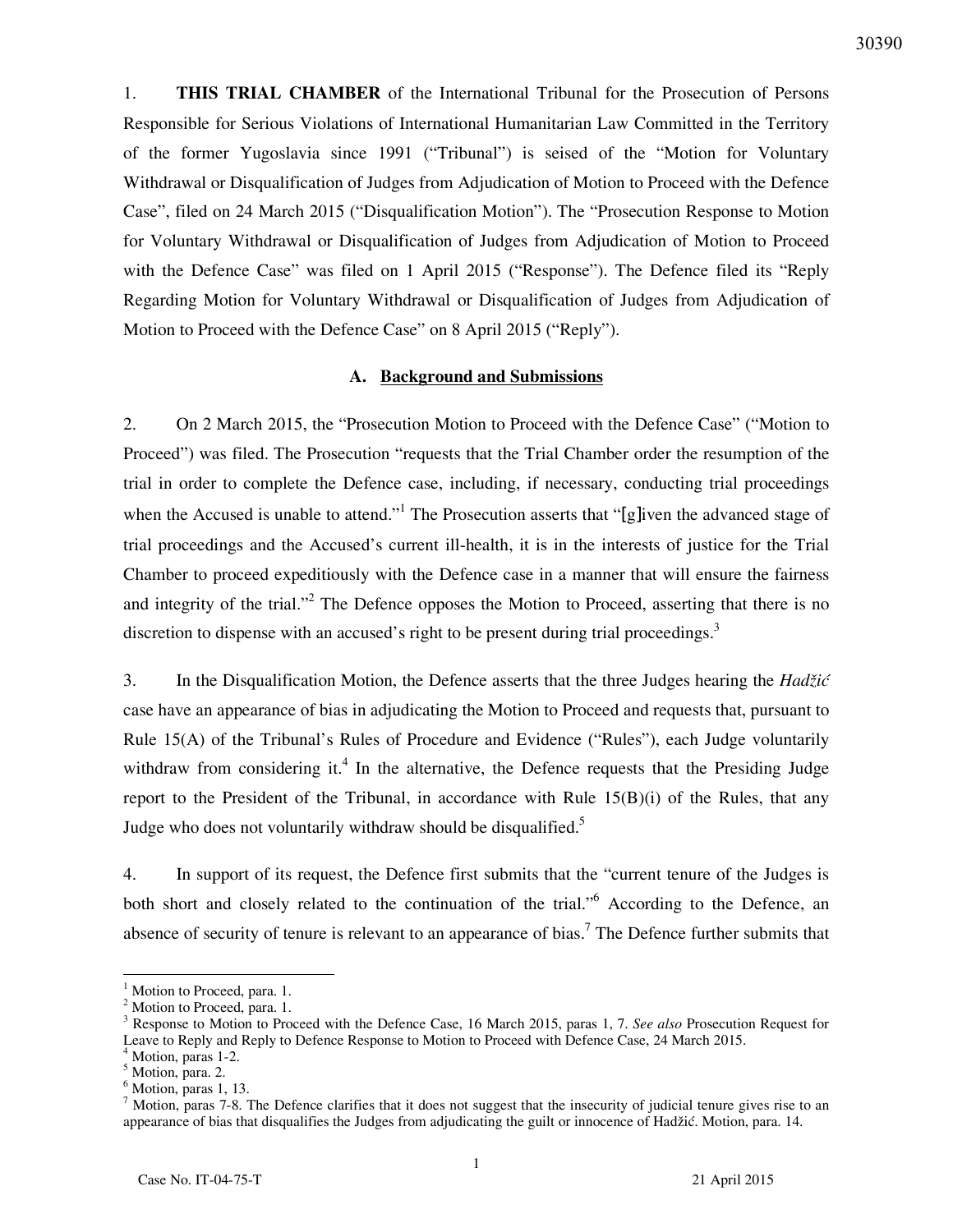the "practical consequence" of the Motion to Proceed "would be to permit continuation of the trial not only when Mr. Hadžić is unfit to participate, but even when he is beyond the point of recovery."<sup>8</sup> As such, it argues, the Motion to Proceed "has a substantial impact on the continuation of the present proceedings and, in turn, on the Judges' own tenure."<sup>9</sup> This, the Defence asserts, creates in the Judges a financial, economic, and professional interest in the disposition of the Motion to Proceed.<sup>10</sup> The Defence, citing cases from the European Court of Human Rights ("ECHR") and domestic jurisdictions, further asserts that a financial interest in litigation gives rise to an appearance of bias for which disqualification is automatic.<sup>11</sup> Finally, the Defence submits that the presumption of impartiality that attaches to Tribunal Judges is not relevant in instances where disqualification is automatic.<sup>12</sup> Even when disqualification is not automatic, it argues, this presumption does not necessarily overcome the other ground for disqualification, a "reasonable apprehension of bias".<sup>13</sup>

5. In the Response, the Prosecution opposes the Disqualification Motion, describing it as "cynical and fundamentally flawed."<sup>14</sup> It first asserts that the presumption of impartiality of Tribunal Judges is not derived from the nature of the alleged bias and therefore applies to all disqualification motions.<sup>15</sup> It asserts that the presumption of impartiality sets a high threshold for disqualification so as to protect against Judges disqualifying themselves on the basis of unfounded and unsupported allegations of apparent bias, which would be a potential threat to the interests of the impartial and fair administration of justice.<sup>16</sup>

6. Next, the Prosecution notes that the likelihood that this trial might extend beyond the current tenure of the Judges is the result of Hadžić's unforeseen illness, and that it submitted the Motion to Proceed so as to accelerate the completion of the Defence case. The alternative, it suggests, is to continue the indefinite suspension of the trial until such time as Hadžić is able, if ever, to be present.<sup>17</sup> The Prosecution further notes that by opposing the Motion to Proceed, the Defence is advocating a position that will delay the completion of the case even further, thereby increasing the

 $\overline{a}$ 

<sup>16</sup> Response, para. 3.

<sup>17</sup> Response, paras 5-6.

<sup>&</sup>lt;sup>8</sup> Motion, para. 14.

<sup>&</sup>lt;sup>9</sup> Motion, para. 14.

<sup>&</sup>lt;sup>10</sup> Motion, paras 1, 15-16.

<sup>&</sup>lt;sup>11</sup> Motion, paras 9-11.

<sup>&</sup>lt;sup>12</sup> Motion, para. 9.

<sup>&</sup>lt;sup>13</sup> Motion, para. 9.

<sup>&</sup>lt;sup>14</sup> Response, para. 1.

<sup>&</sup>lt;sup>15</sup> The Prosecution submits that the presumption arises from (a) the requirement that judges elected to the Tribunal are of "high moral character, impartiality and integrity"; (b) the oath Tribunal judges take to perform their duties honourably, faithfully, impartially, and conscientiously; and (c) the fact that professional judges are presumed to be able to "disabuse their minds of any irrelevant personal beliefs or predispositions." Response, para. 2.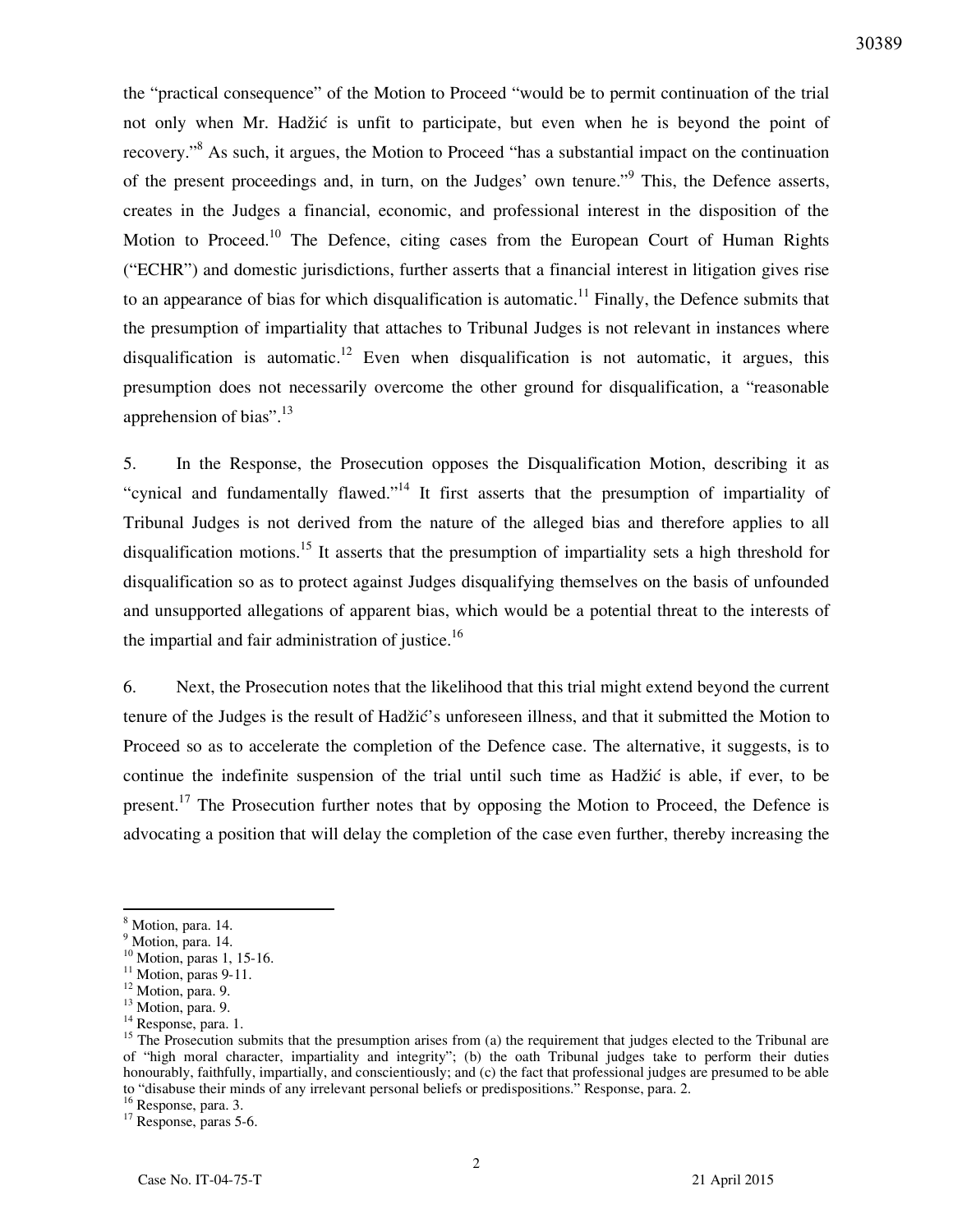likelihood of extending the Judges' tenure.<sup>18</sup> It submits that the Defence "fails to articulate how considering a motion intended to *expedite* the trial creates the appearance of bias" and asserts that there is no basis for suggesting that the Judges must be disqualified from considering measures intended to bring the trial to a conclusion.<sup>19</sup>

7. The Prosecution further submits that (a) the practice of extending the temporary tenure of Judges at the Tribunal—an *ad hoc* institution—when necessary to enable the Judges to complete trials is efficient and is consistent with the practice of permanent international courts;<sup>20</sup> (b) the Defence's argument suggests the absurd result that none of the remaining Judges at the Tribunal would be able to participate in a decision that has the potential of lengthening the completion of the case to which they are assigned;  $^{21}$  (c) the ECHR and domestic cases cited by the Defence only support a finding of bias where the financial interest of a judge relates to the outcome of a case, not the length of the case;<sup>22</sup> and (d) the Defence's Rule 15(B)(i) request should have been filed before the Presiding Judge of Trial Chamber II.<sup>23</sup> Finally, the Prosecution asserts that the Disqualification Motion is "a poorly veiled attempt to hinder the expeditious completion of the Defence case by delaying resolution of the Motion to Proceed", lacks any basis in law or fact, is frivolous and an abuse of process, and the Defence should therefore be sanctioned under Rule 73(D) of the Rules.<sup>24</sup>

8. In the Reply,  $2^5$  the Defence asserts that (a) cases from the ECHR, Special Court for Sierra Leone, and domestic courts support a finding of bias where a judge has a "financial interest in the *matter* being decided", regardless of whether it is a final determination of guilt of innocence;<sup>26</sup> (b) there are two distinct categories of "appearance of bias", one of which—where a judge has a relevant interest in the outcome of a case—leads to automatic disqualification;<sup>27</sup> (c) the appearance of bias in this situation arises from the nature of the Judges' tenure combined with the Motion to Proceed "whose primary consequence is to radically extend the duration of proceedings";  $^{28}$  (d) the Judges withdrawing from consideration of the Motion to Proceed does not suggest that all Judges at the Tribunal will be required to withdraw from all motions that may have an impact on the duration of proceedings;<sup>29</sup> (e) the Motion to Proceed will not shorten the proceedings;<sup>30</sup> and (f) the Defence

<sup>&</sup>lt;sup>18</sup> Response, para. 5.

 $19$  Response, paras 1, 4, 6.

<sup>20</sup> Response, paras 7-8.

<sup>21</sup> Response, para. 9.

 $22$  Response, para. 9.

<sup>23</sup> Response, para. 10.

 $24$  Response, paras 1, 11.

<sup>&</sup>lt;sup>25</sup> The Chamber notes that the Defence has not sought leave to file a reply, as is required by Rule 126 *bis* of the Rules. The Trial Chamber will, in this instance, *proprio motu* grant the Defence leave to file the Reply.

<sup>&</sup>lt;sup>26</sup> Reply, paras 1-3.

 $^{27}$  Reply, paras 4-8.

<sup>28</sup> Reply, para. 9.

 $29$  Reply, paras 11-13.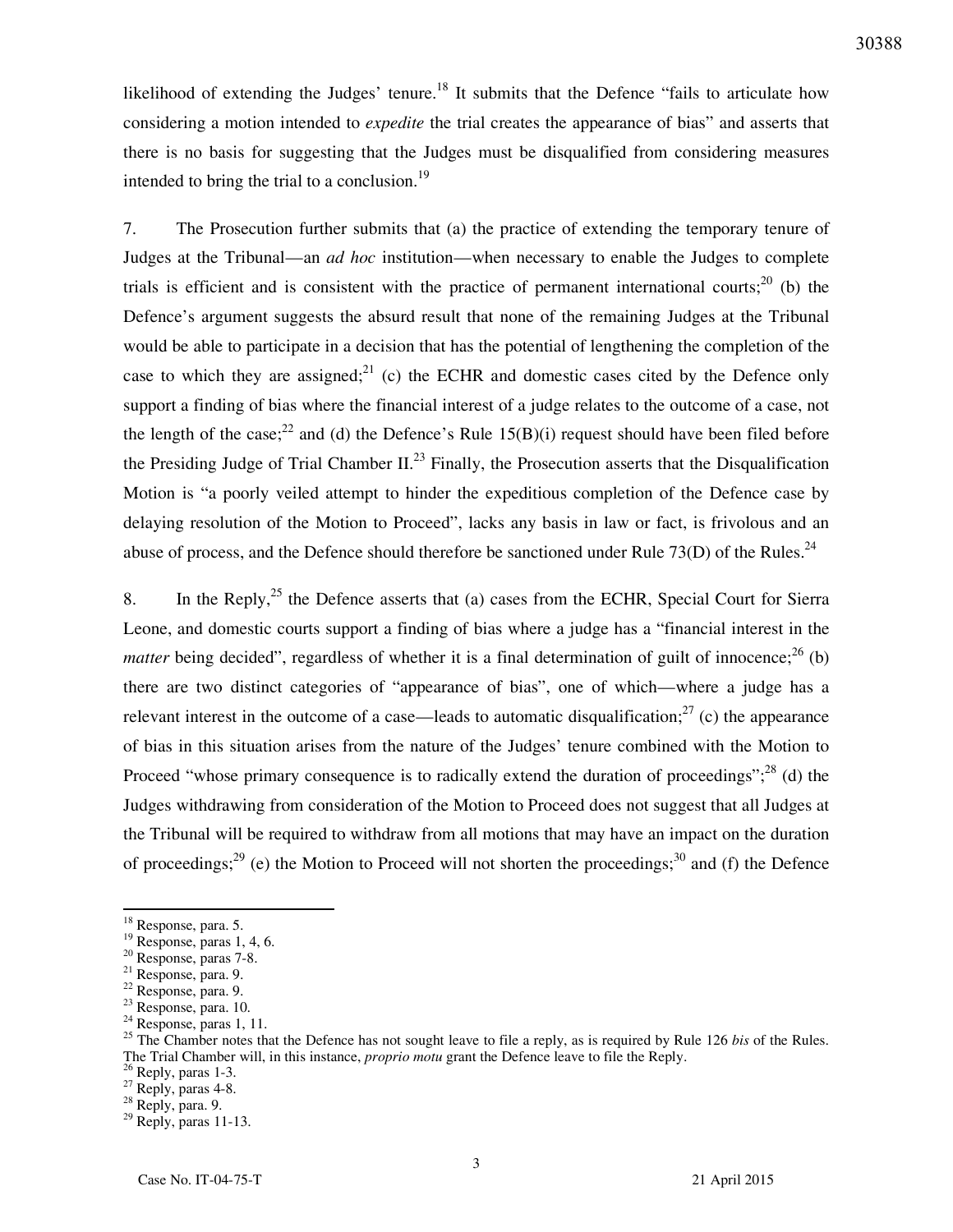should not be sanctioned for its filing of the Disqualification Motion.<sup>31</sup> The Defence also withdraws its alternative request pursuant to Rule  $15(B)(i)$  that the Presiding Judge report to the President of the Tribunal, and instead requests that the Judges voluntarily withdraw from consideration of the Motion to Proceed and request that the President of the Tribunal appoint a special panel to adjudicate the Motion to Proceed. $32$ 

#### **B. Applicable Law**

9. Rule 15(A) of the Rules provides that "[a] Judge may not sit on a trial or appeal in any case in which the Judge has a personal interest or concerning which the Judge has or has had any association which might affect his or her impartiality." It stipulates that a Judge in any such circumstance shall withdraw.

10. Noting that there is a general rule that a Judge should not only be subjectively free from bias, but also that there should be nothing in the surrounding circumstances which objectively gives rise to an appearance of bias, the Appeals Chamber has enunciated the following principles to guide the interpretation and application of Rule 15(A):

A. A Judge is not impartial if it is shown that actual bias exists.

B. There is an unacceptable appearance of bias if:

i) a Judge is a party to the case, or has a financial or proprietary interest in the outcome of a case, or if the Judge's decision will lead to the promotion of a cause in which he or she is involved, together with one of the parties. Under these circumstances, a Judge's disqualification from the case is automatic; or

ii) the circumstances would lead a reasonable observer, properly informed, to reasonably apprehend bias.<sup>33</sup>

The reasonable observer "must be an informed person, with knowledge of all the relevant circumstances, including traditions of judicial integrity and impartiality that form a part of the background and apprised also of the fact that impartiality is one of the duties that the Judges swear to uphold". $34$ 

<sup>30</sup> Reply, paras 14-15.

 $31$  Reply, paras 18-27.

<sup>&</sup>lt;sup>32</sup> While it is not clear from the Reply, the Chamber interprets the Defence to be requesting that the Chamber ask the President to appoint a special panel. Reply, paras 16-17, 28. *See also* Disqualification Motion, para. 17. The Chamber considers the Defence's alternative request pursuant to Rule 15(B) to be moot.

<sup>33</sup> *Prosecutor v. Šainović et al.,* Case No. IT-05-87-A, Judgement, 23 January 2014 ("*Šainović et al.* Appeal Judgement"), para. 180; *Prosecutor v. Furndžija,* Case No. IT-95-17/1-A, Judgement, 21 July 2000 ("*Furundžija*  Appeal Judgement"), paras 189, 191.

<sup>34</sup> *Šainović et al.* Appeal Judgement, para. 181; *Furundžija* Appeal Judgement, para. 190.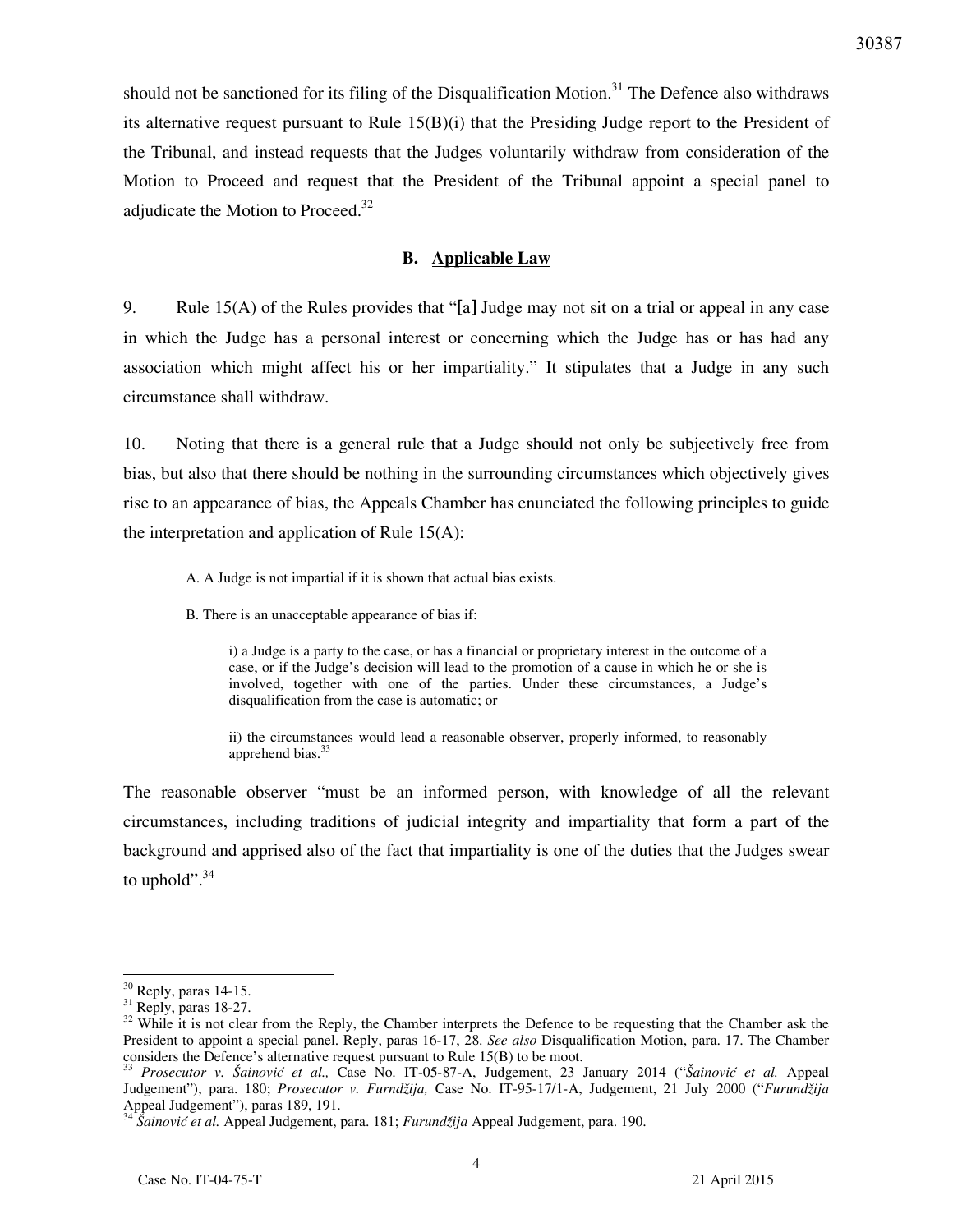11. The Appeals Chamber has further held that Judges enjoy a presumption of impartiality and that there is a high threshold to reach in order to rebut this presumption.<sup>35</sup> This high threshold is required because "just as any real appearance of bias [on] the part of a judge undermines confidence in the administration of justice, it would be as much of a potential threat to the interests of the impartial and fair administration of justice if judges were to disqualify themselves on the basis of unfounded and unsupported allegations of apparent bias."<sup>36</sup>

## **C. Discussion**

12. As a preliminary matter, the Chamber notes that in the Disqualification Motion the Defence requests only that the Judges withdraw from consideration of the Motion to Proceed, not from the case as a whole.<sup>37</sup> Rule 15(A) of the Rules, which refers only to "a trial or appeal", does not expressly encompass such a situation. However, the Chamber considers that it is in the interests of justice to apply the provisions of Rule 15 of the Rules to such a request,  $38$  and notes that there is precedence within the Tribunal's jurisprudence for doing so. $39$ 

13. Turning to the Defence's request pursuant to Rule 15(A), the crux of the Defence's submissions is that the Judges should withdraw from consideration of the Motion to Proceed because the Judges have an appearance of bias due to a combination of the following factors: (a) "judicial tenure that depends on the continuation of this case"<sup>40</sup> and (b) "the substantial lengthening of the proceedings that would be occasioned by granting the Motion to Proceed".<sup>41</sup>

14. In relation to the second factor, the Defence submits:

The Prosecution's premise is that this case must continue until the day Mr. Hadžić dies. Indeed, that is exactly the purpose of the Motion to Proceed. The medical evidence, on the other hand, attests that a point will arrive when Mr. Hadžić's health condition becomes irretrievable. The effect of the Motion to Proceed, however, is to erase the significance of such a medical threshold and proceed until the very day of Mr. Hadžić's death. Contrary to the Prosecution claim, the consequence of the Motion to Proceed will be to substantially extend, not reduce, the duration of trial proceedings.<sup>4</sup>

 $\overline{a}$ <sup>35</sup> *Šainović et al.* Appeal Judgement, para. 181; *Furundžija* Appeal Judgement, paras 196-197.

<sup>36</sup> *Prosecutor v. Delalić et al.*, Case No. IT-96-21-A, Judgement, 20 February 2001, para. 707.

<sup>&</sup>lt;sup>37</sup> Motion, paras 14, 18.

<sup>38</sup> *See Prosecutor v. Šešelj*, Case No. IT-03-67-R77.3, Decision on Vojislav Šešelj's Motion to Disqualify Judge Alphons Orie, 7 October 2010, para. 15.<br> $39 \text{ kg}$ 

<sup>39</sup> *See Prosecutor v. Stanišić and Župljanin*, Case No. IT-08-91-A, Order Assigning Motions to a Judge, 22 October 2013; *Prosecutor v. Stanišić and Župljanin*, Case No. IT-08-91-A, Order Assigning Motions to a Judge, 23 October 2013; *Prosecutor v. Stanišić and Župljanin*, Case No. IT-08-91-A, Order Assigning a Motion to a Judge, 25 October 2013; *Prosecutor v. Stanišić and Župljanin*, Case No. IT-08-91-A, Order Replacing a Judge in Respect of Motions Before the Appeals Chamber, 28 November 2013.

<sup>&</sup>lt;sup>40</sup> Motion, para. 1.

 $^{41}$  Reply, para. 12.

<sup>42</sup> Reply, para. 15.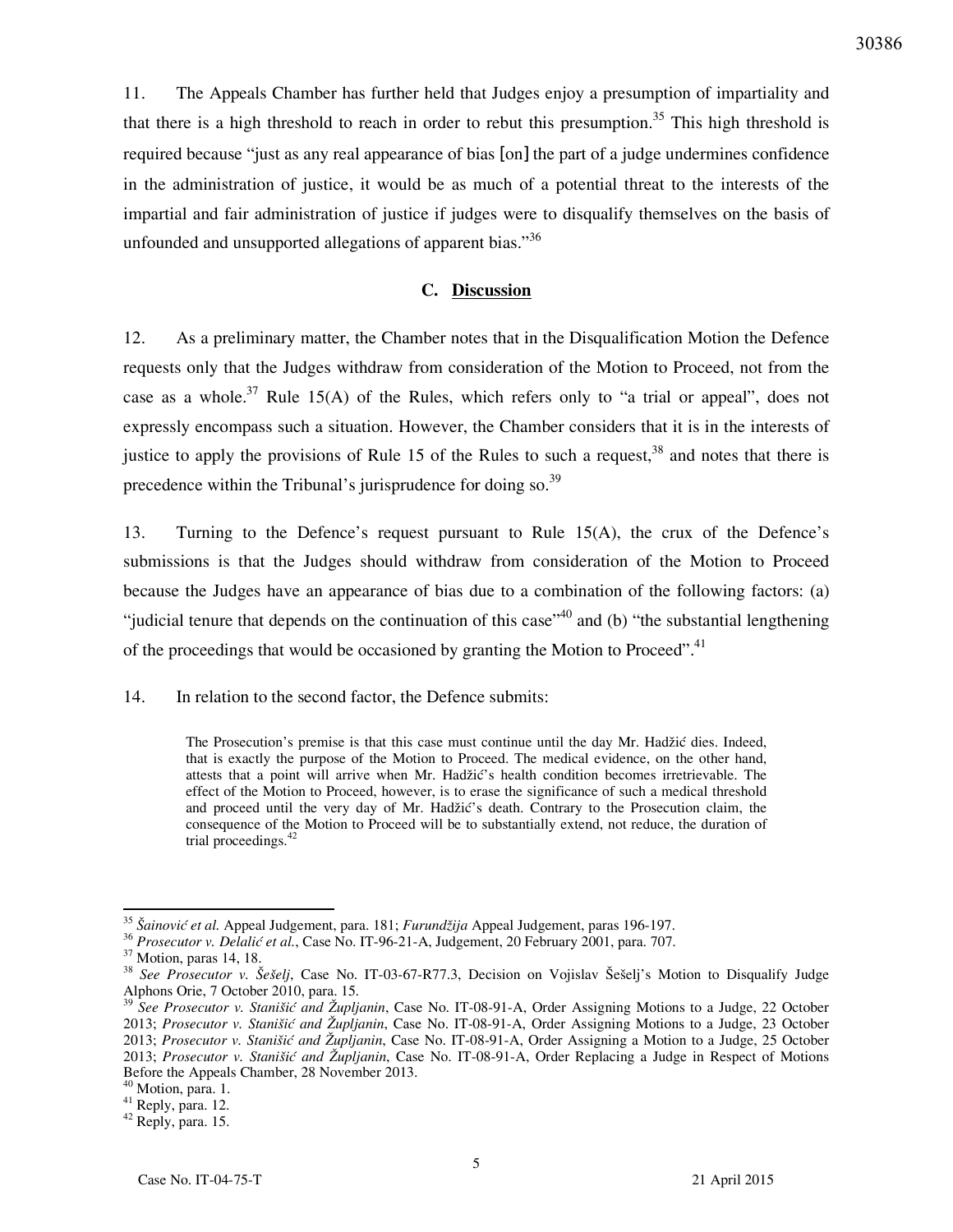This points to a fundamental misunderstanding on the part of the Defence as to the possible impact of the Motion to Proceed. In point of fact, the legal proceedings against Hadžić will continue until either (a) a judgement is rendered or (b) the legal proceedings are terminated. The effect of granting the Motion to Proceed would be to resume hearings in this case. The result of denying the Motion to Proceed, on the other hand, would be to continue to suspend hearings until such time as Hadžić is able to attend or the legal proceedings are otherwise terminated. In this respect, the Chamber notes that it is not the practice of this Tribunal to terminate legal proceedings due to an indefinite suspension of hearings arising from an accused's ill health and inability to attend.<sup>43</sup>

15. The Chamber notes the Prosecution's submission that denying the Motion to Proceed will delay the completion of the case and thereby *increase* the likelihood of extending the Judges' tenure.<sup>44</sup> The Chamber considers, however, that the date of the completion of this case is dependent on many factors, not least of which is the health of Hadžić. Any possible impact on the date of completion arising from the outcome of the Motion to Proceed is therefore hypothetical and uncertain. Accordingly, the Chamber finds that the outcome of the Motion to Proceed will not have a "substantial and direct"<sup>45</sup> impact on the continuation of the case. Nor will its outcome affect the likelihood of an extension of the tenure of the Judges.

16. Having rejected the basic premise of the Defence's argument, the Chamber does not need to further consider the Defence's assertion that Tribunal Judges have a financial, economic, or professional interest in the outcome of motions that will have an impact on the duration of a case on which they are serving, or its assertion that such an interest would give rise to an unacceptable appearance of bias requiring a Judge's automatic disqualification. It is worth noting however, that trial management falls squarely within the purview of Trial Judges.<sup>46</sup> While the resolution of such issues may have an impact on the ultimate length of a case, and as such possibly on the tenure of those Judges, it must be recalled that:

All Judges have, as a matter of course, an interest in ensuring the integrity of the proceedings in which they are involved. Such an interest is not ... a personal interest, but a professional interest. It includes the interest to ensure that all proceedings before the Tribunal are conducted impartially and in accordance with international standards of due process and fair trial rights. The interest of

<sup>&</sup>lt;sup>43</sup> See Prosecutor v. Đukić, Case No. IT-96-20-T, Decision Rejecting the Application to Withdraw the Indictment and Order for Provisional Release, 24 April 1996; *Prosecutor v. Ðukić*, Case No. IT-96-20-A, Order Terminating the Appeal Proceedings, 29 May 1996; *Prosecutor v. Brdanin and Talić*, Case No. IT-99-36-T, Decision on the Motion for Provisional Release of the Accused Momir Talić, 20 September 2002; *Prosecutor v. Talić*, Case No. IT-99-36/1-T, Order Terminating Proceedings Against Momir Talić, 12 June 2003.

<sup>44</sup> Response, para. 5.

 $45$  Motion, para. 1.

<sup>46</sup> *Prosecutor v. Karadžić*, Case No. IT-95-5/18-AR73.10, Decision on Appeal from Decision on Duration of Defence Case, 29 January 2013, para. 7; *Prosecutor v. Prlić et al.*, Case No. IT-04-74-AR73.7, Decision on Defendant's Appeal Against "*Décision portant attribution du Temps à la Défense pour la présentation des moyens à décharge*", 1 July 2008, para. 15.